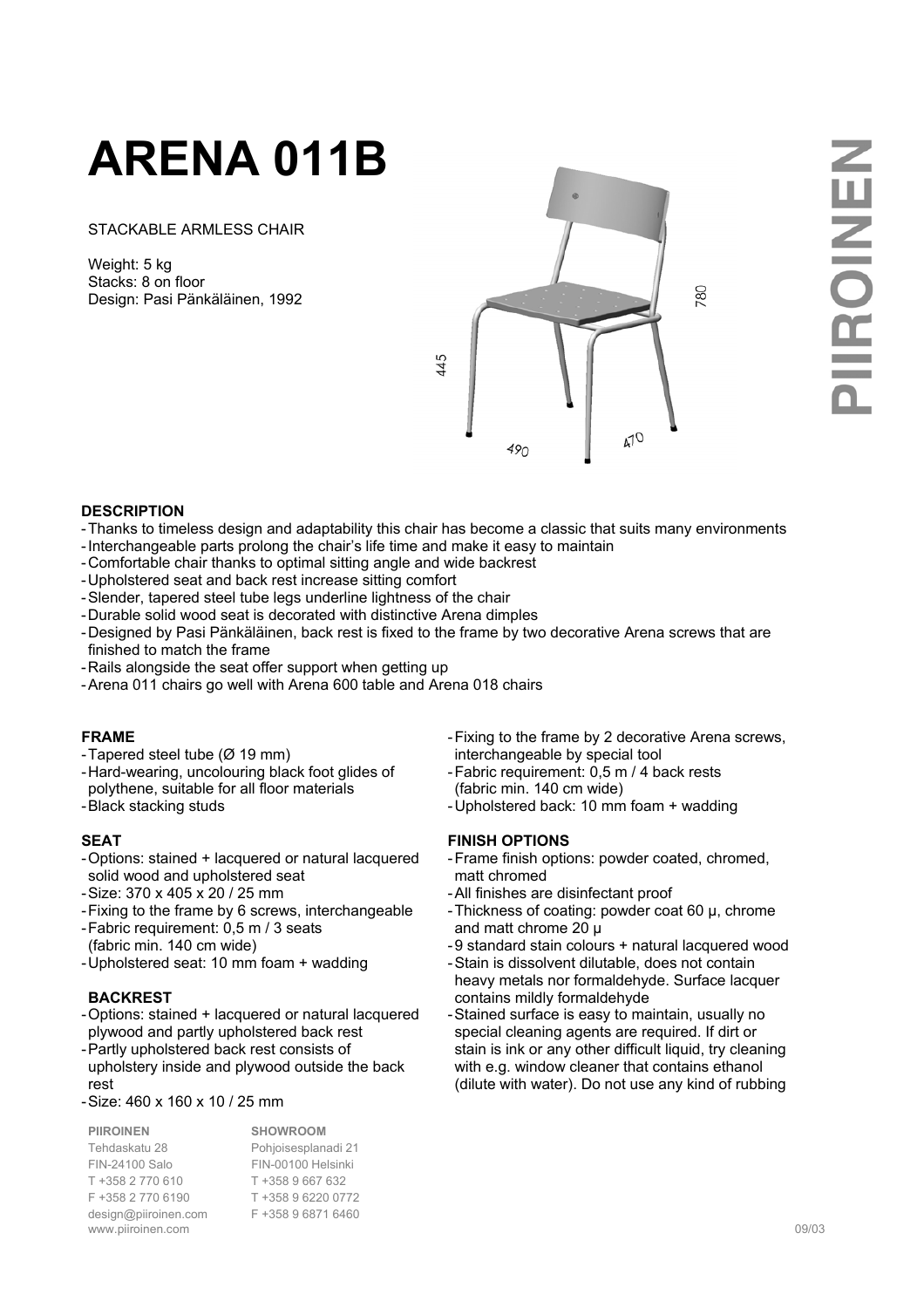powder or rubbing liquid. Strong solvents like acetone damage the surface.

# **ACCESSORIES**

- Ganging knob in the front leg, welded
- Trolley for transport and storage for max. 16-20 chairs
- Chair brace (min. 700 mm wide Arena 200 and Arena 300 tables)
- Felt studs

#### **TESTING STANDARDS**

**-** ISO 7173, level 4

# **QUALITY CERTIFICATE**

- Production is ISO 9002 certified



Trolley V80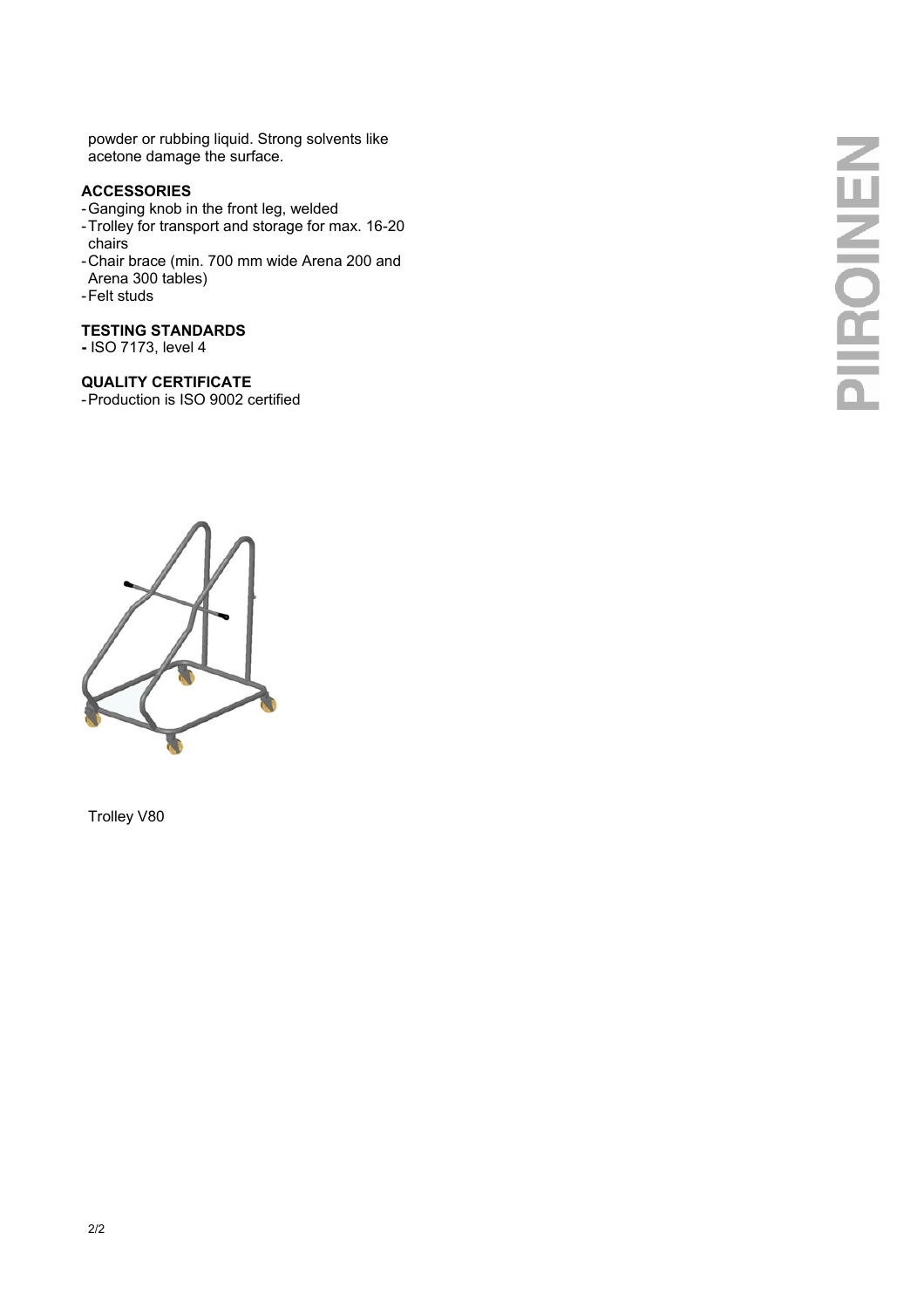

STACKABLE ARMLESS CHAIR Weight: 5 kg Stacks: 8 on floor Design: Pasi Pänkäläinen, 1992



#### **DESCRIPTION**

- Clean cut yet strong in design, Arena 011D is a timeless side chair for many types of breakout areas and educational applications
- Arena 011 chairs were designed with ergonomics and comfort in mind
- Solid wood seat is elegant and durable
- Can be connected to rows and stacked with 011C and 011E chairs as well
- In educational applications, can be used with Arena 200, 300 and 600 tables; in cafés goes well with round Arena 400, 500 and 800 tables
- Arena 011 chairs, stools and benches offer a wide selection of seatings that can easily be used in the same installation

#### **FRAME**

- Tapered steel tube (Ø 19 mm)
- Hard-wearing, uncolouring black foot glides of polythene, suitable for all floor materials
- Black stacking studs

#### **SEAT**

- Options: stained + lacquered or natural lacquered solid wood and upholstered seat
- Size: 370 x 405 x 20 / 25 mm
- Fixing to the frame by 6 screws, interchangeable
- Fabric requirement: 0,5 m / 3 seats
- (fabric min. 140 cm wide)
- Upholstered seat: 10 mm foam + wadding

# **BACKREST**

- Options: stained + lacquered or natural lacquered plywood and partly upholstered back rest
- Partly upholstered back rest consists of upholstery inside and plywood outside the back rest
- Size: 460 x 160 x 10 / 25 mm

| <b>PIIROINEN</b>     | <b>SHOWROOM</b>     |
|----------------------|---------------------|
| Tehdaskatu 28        | Pohjoisesplanadi 21 |
| FIN-24100 Salo       | FIN-00100 Helsinki  |
| T +358 2 770 610     | T +358 9 667 632    |
| F +358 2 770 6190    | T +358 9 6220 0772  |
| design@piiroinen.com | F +358 9 6871 6460  |
| www.piiroinen.com    |                     |

- Fixing to the frame by 2 decorative Arena screws, interchangeable by special tool
- Fabric requirement: 0,5 m / 4 back rests
- (fabric min. 140 cm wide)
- Upholstered back: 10 mm foam + wadding

- Frame finish options: powder coated, chromed, matt chromed
- All finishes disinfectant proof
- Thickness of coating: powder coat 60 µ, chrome and matt chrome 20 µ
- 9 standard stain colours + natural lacquered wood
- Stain is dissolvent dilutable, does not contain
- heavy metals nor formaldehyde. Surface lacquer contains mildly formaldehyde
- Stained surface is easy to maintain, usually no special cleaning agents are required. If dirt or stain is ink or any other difficult liquid, try cleaning with e.g. window cleaner that contains ethanol (dilute with water). Do not use any kind of rubbing powder or rubbing liquid. Strong solvents like acetone damage the surface.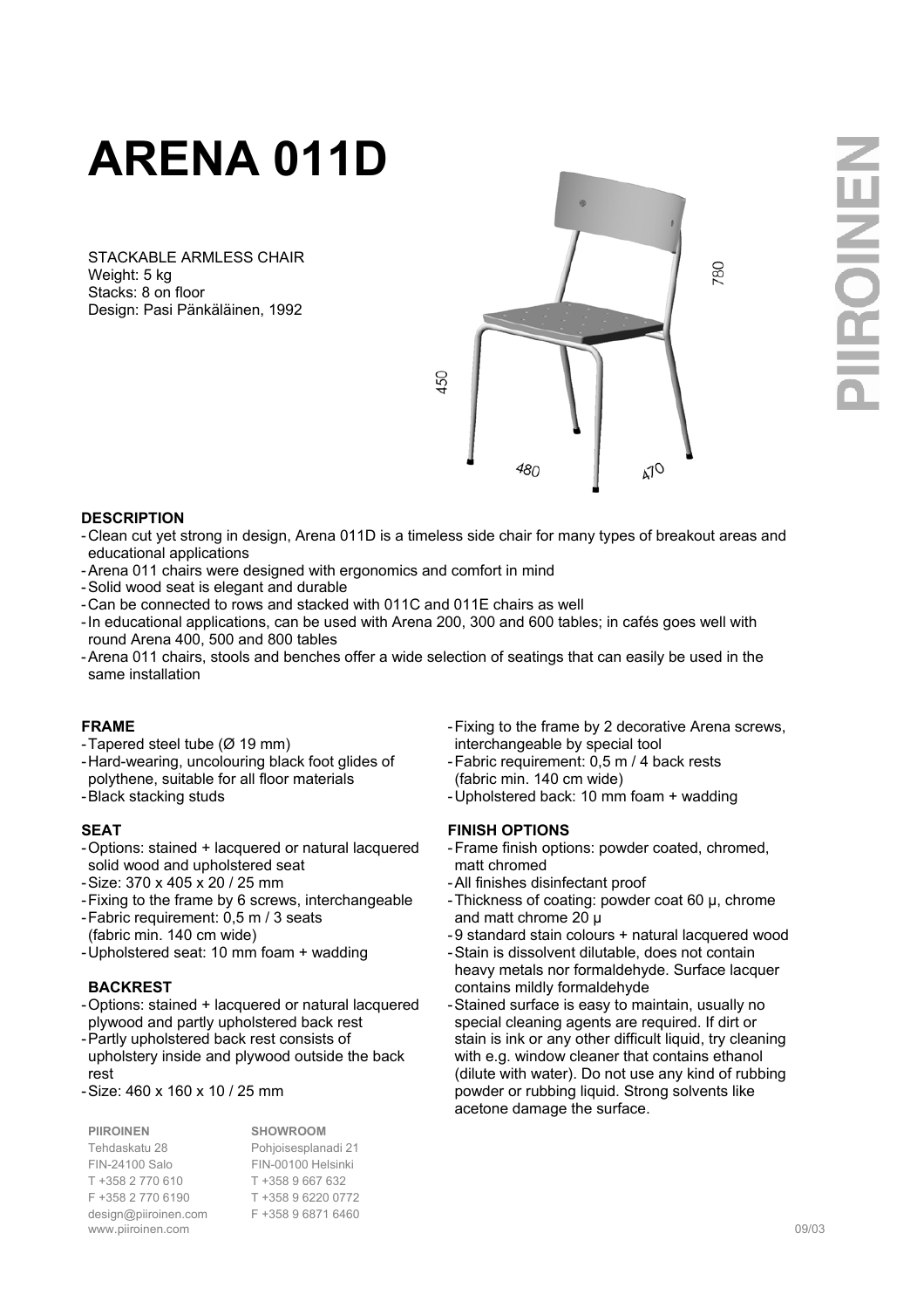# **ACCESSORIES**

- Ganging device; welded either under the seat or in the front leg
- Trolley for transport and storage for max. 16-20 chairs
- -Chair brace for min. 700 mm wide Arena 200 and
- Arena 300 tables
- Felt studs

# **TESTING STANDARDS**

**-** ISO 7173

# **QUALITY CERTIFICATE**

- Production is ISO 9002 certified



Trolley V80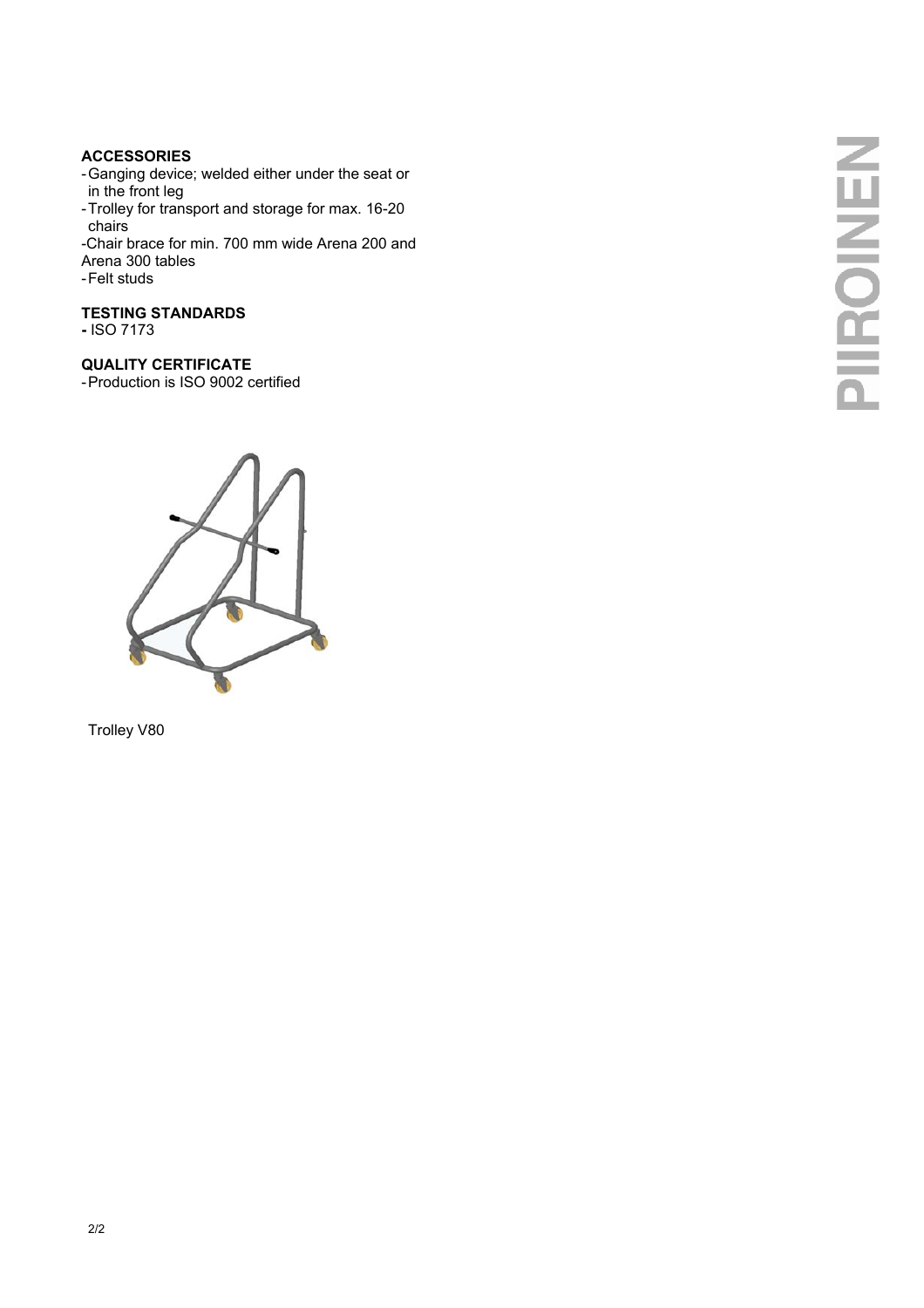

STACKABLE CHAIR WITH ARMS Weight: 6 kg Stacks: 8 on floor Design: Pasi Pänkäläinen, 1993



#### **DESCRIPTION**

- Thanks to optimal sitting angle and wide backrest, 011C is a comfortable chair for e.g. seminar and educational applications
- Arm rests offer good support when getting up
- Designer's recommendation is to finish arms and seat to the same colour
- Optional detachable writing tablet, the chair stacks with the tablet as well
- 011C can be connected to rows and stacked with 011D and 011E chairs as well
- Goes well with armless Arena chairs and Arena 600 table that also comes with tapered legs

#### **FRAME**

- Tapered steel tube (Ø 19 mm)
- Hard-wearing, uncolouring black foot glides of polythene, suitable for all floor materials
- Black stacking studs

#### **SEAT**

- Options: stained + lacquered or natural lacquered solid wood and upholstered seat
- Size: 370 x 405 x 20 / 25 mm
- Fixing to the frame by 6 screws, interchangeable
- Fabric requirement: 0,5 m / 3 seats
- (fabric min. 140 cm wide)
- Upholstered seat: 10 mm foam + wadding

#### **BACKREST**

- Options: stained + lacquered or natural lacquered plywood and partly upholstered back rest
- Partly upholstered back rest consists of upholstery inside and plywood outside the back rest
- Size: 460 x 160 x 10 / 25 mm
- Fixing to the frame by 2 decorative Arena screws, interchangeable by special tool

| <b>PIIROINEN</b>     | <b>SHOWROOM</b>     |       |
|----------------------|---------------------|-------|
| Tehdaskatu 28        | Pohjoisesplanadi 21 |       |
| FIN-24100 Salo       | FIN-00100 Helsinki  |       |
| T +358 2 770 610     | T +358 9 667 632    |       |
| F +358 2 770 6190    | T +358 9 6220 0772  |       |
| design@piiroinen.com | F +358 9 6871 6460  |       |
| www.piiroinen.com    |                     | 09/03 |

- Fabric requirement: 0,5 m / 4 back rests

- (fabric min. 140 cm wide)
- Upholstered back: 10 mm foam + wadding
- **ARM RESTS**
- Solid wood, 41 x 205 x 20 mm
- Fixed to the frame with two screws,
- interchangeable

- Frame finish options: powder coated, chromed, matt chromed
- All finishes disinfectant proof
- Thickness of coating: powder coat 60 µ, chrome and matt chrome 20 µ
- 9 standard stain colours + natural lacquered wood
- Stain is dissolvent dilutable, does not contain heavy metals nor formaldehyde. Surface lacquer contains mildly formaldehyde
- Stained surface is easy to maintain, usually no special cleaning agents are required. If dirt or stain is ink or any other difficult liquid, try cleaning with e.g. window cleaner that contains ethanol (dilute with water). Do not use any kind of rubbing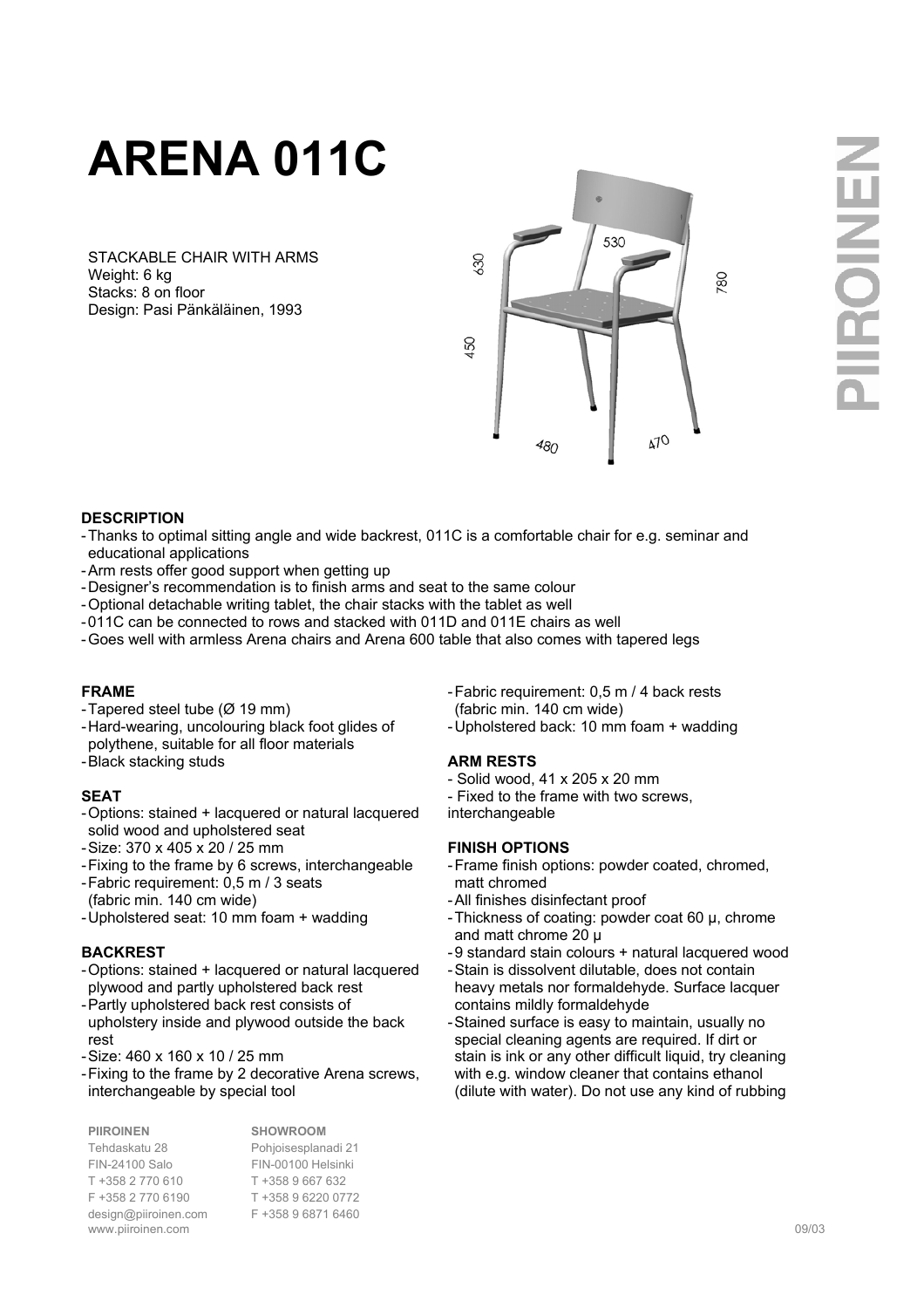powder or rubbing liquid. Strong solvents like acetone damage the surface.

# **ACCESSORIES**

- Detachable folding writing tablet, plywood
	- o metal parts always chromed or matt chromed
	- $\circ$  tablet's arm is welded into the chair frame
	- o chair is stackable with the tablet as well
- Ganging device; welded either under the seat or in the front leg
- Trolley for transport and storage for max 16-20 chairs
- Felt studs

# **TESTING STANDARDS**

**-** ISO 7173

# **QUALITY CERTIFICATE**

- Production is ISO 9002 certified



Trolley V80



# NENE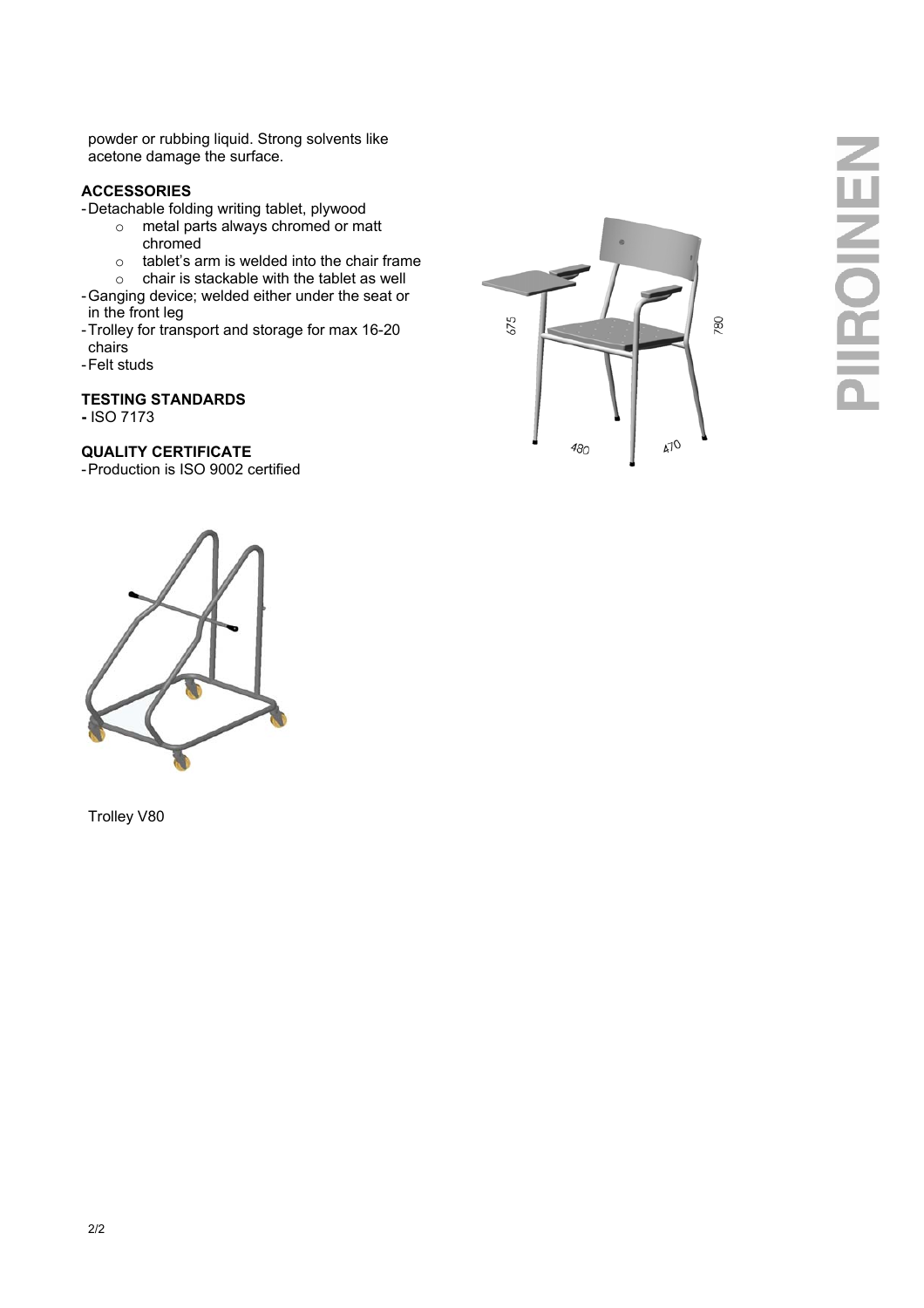

STACKABLE CHAIR WITH ARMS Weight: 6 kg Stacks: 6 on floor Design: Pasi Pänkäläinen, 1996



#### **DESCRIPTION**

- Durable chair of high-quality that goes well with Arena 600 and Arena 800 tables
- Designer's recommendation is to finish arms and seat to the same colour
- Sturdy arm rests offer good support when getting up
- To make cleaning of the floor easier, the chair can be lifted on the table top from the arm rests. In that case felt fabric is attached on the underside of the arm rest
- Can be connected to rows and stacked with 011C and 011D chairs as well

#### **FRAME**

- Tapered steel tube (Ø 19 mm)
- Hard-wearing, uncolouring black foot glides of polythene, suitable for all floor materials
- Black stacking studs

#### **SEAT**

- Options: stained + lacquered or natural lacquered solid wood and upholstered seat
- Size: 370 x 405 x 20 / 25 mm
- Fixing to the frame by 6 screws, interchangeable
- Fabric requirement: 0,5 m / 3 seats
- (fabric min. 140 cm wide)
- Upholstered seat: 10 mm foam + wadding

#### **BACKREST**

- Options: stained + lacquered or natural lacquered plywood and partly upholstered back rest
- Partly upholstered back rest consists of upholstery inside and plywood outside the back rest
- Size: 460 x 160 x 10 / 25 mm
- Fixing to the frame by 2 decorative Arena screws, interchangeable by special tool
- Fabric requirement: 0,5 m / 4 back rests
- (fabric min. 140 cm wide)

| <b>PIIROINEN</b>     | <b>SHOWROOM</b>     |       |
|----------------------|---------------------|-------|
| Tehdaskatu 28        | Pohjoisesplanadi 21 |       |
| FIN-24100 Salo       | FIN-00100 Helsinki  |       |
| T +358 2 770 610     | T +358 9 667 632    |       |
| F +358 2 770 6190    | T +358 9 6220 0772  |       |
| design@piiroinen.com | F +358 9 6871 6460  |       |
| www.piiroinen.com    |                     | 09/03 |

- Upholstered back: 10 mm foam + wadding **ARM RESTS** 

- Solid wood, 41 x 205 x 20 mm
- Fixed to the frame with two screws, interchangeable

- Frame finish options: powder coated, chromed, matt chromed
- All finishes disinfectant proof
- Thickness of coating: powder coat 60 µ, chrome and matt chrome 20 µ
- 9 standard stain colours + natural lacquered wood
- Stain is dissolvent dilutable, does not contain heavy metals nor formaldehyde. Surface lacquer contains mildly formaldehyde
- Stained surface is easy to maintain, usually no special cleaning agents are required. If dirt or stain is ink or any other difficult liquid, try cleaning with e.g. window cleaner that contains ethanol (dilute with water). Do not use any kind of rubbing powder or rubbing liquid. Strong solvents like acetone damage the surface.